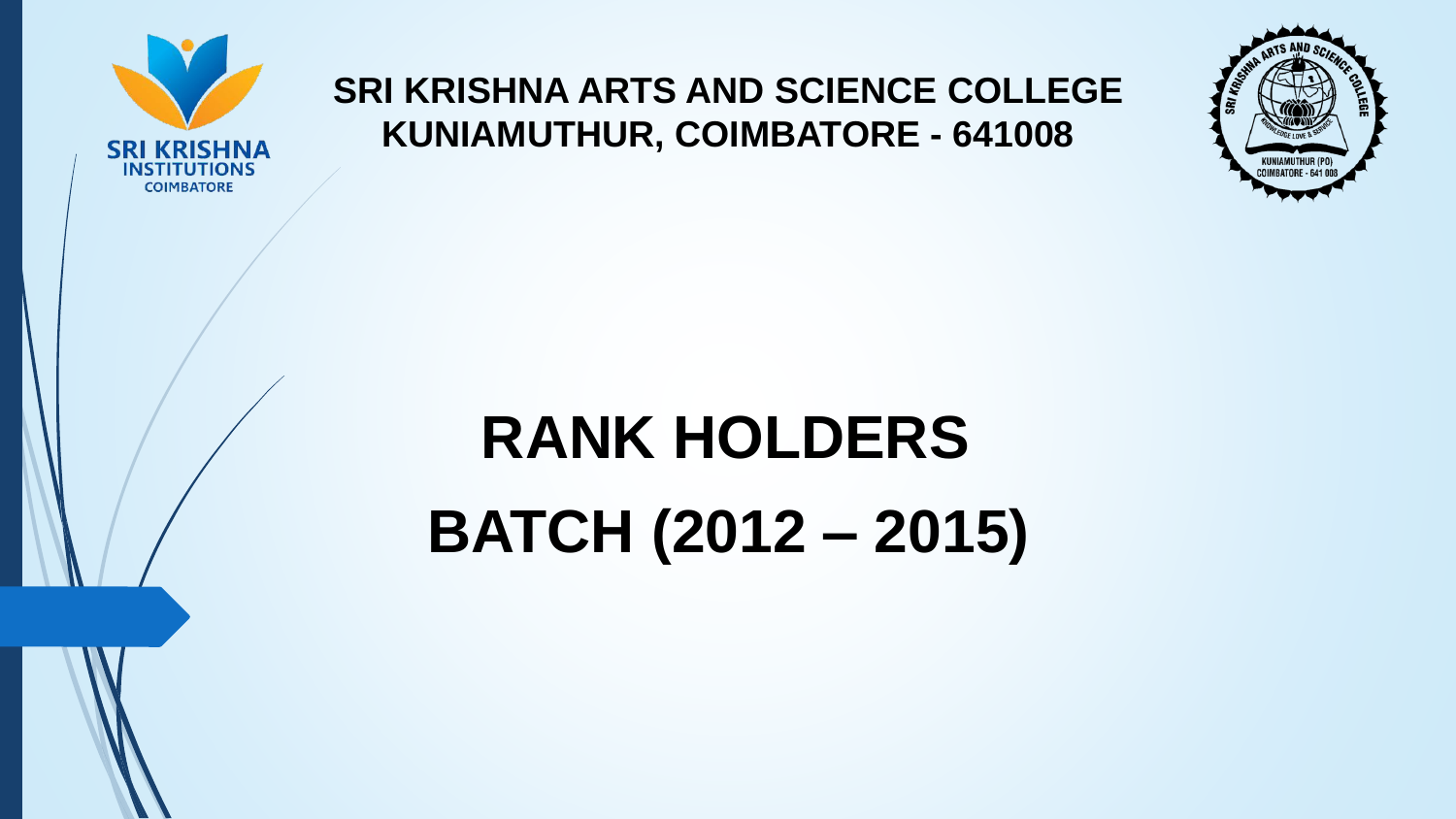**2012 - 2015**



NAME: JAYASHREE.J DEPT: BBA ROLL NO: 12BBA017



NAME: PREETHY. B DEPT: B.SC BT ROLL NO: 11BBT032



NAME: NISHA JEEVAN .K DEPT: BBA ROLL NO: 11BBM034



NAME: MONISHA.S DEPT: BCA ROLL NO: 11BCA028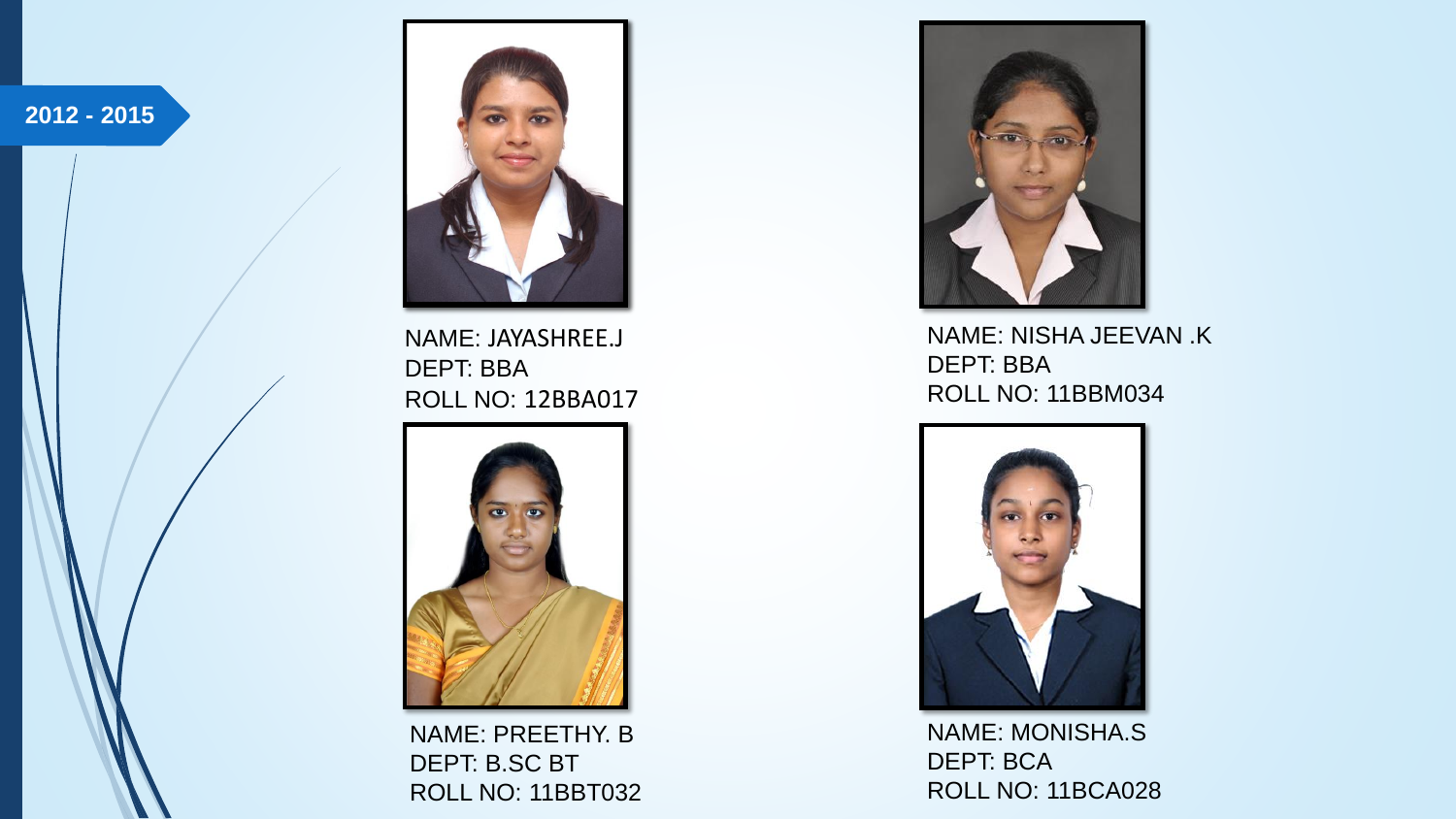

NAME: NAGAPRIYA.B DEPT: B.Sc CSA ROLL NO: 12BCC021



NAME: GEETHA. S DEPT: B.Com ROLL NO: 12BCO018



NAME: SOUNDHARYA M DEPT:B.Sc CDF ROLL NO: 12BCD041



NAME: DIVYA LAKSHMI.S DEPT: B.Com CA ROLL NO: 12BCO217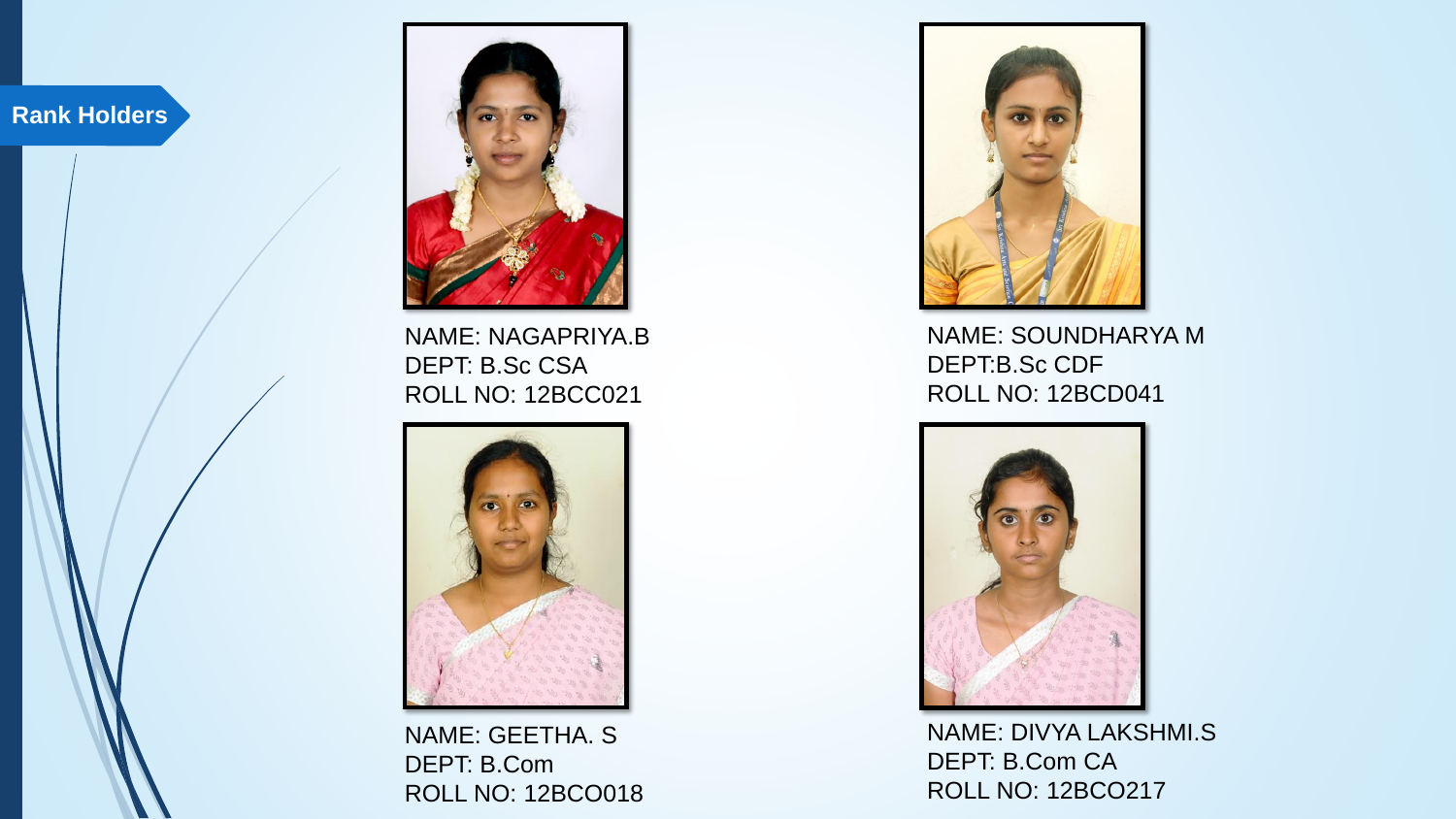

NAME: AMRITAA PRAVEEN DEPT: B.Com IT ROLL NO: 12BCO404



NAME: PREEDHA.R DEPT: B.Sc CS ROLL NO: 12BCS033



NAME: SANKAVI R.R DEPT:B.Com PA ROLL NO: 12BCO545



NAME: PREETHI.S DEPT: B.Sc CT ROLL NO: 12BCT136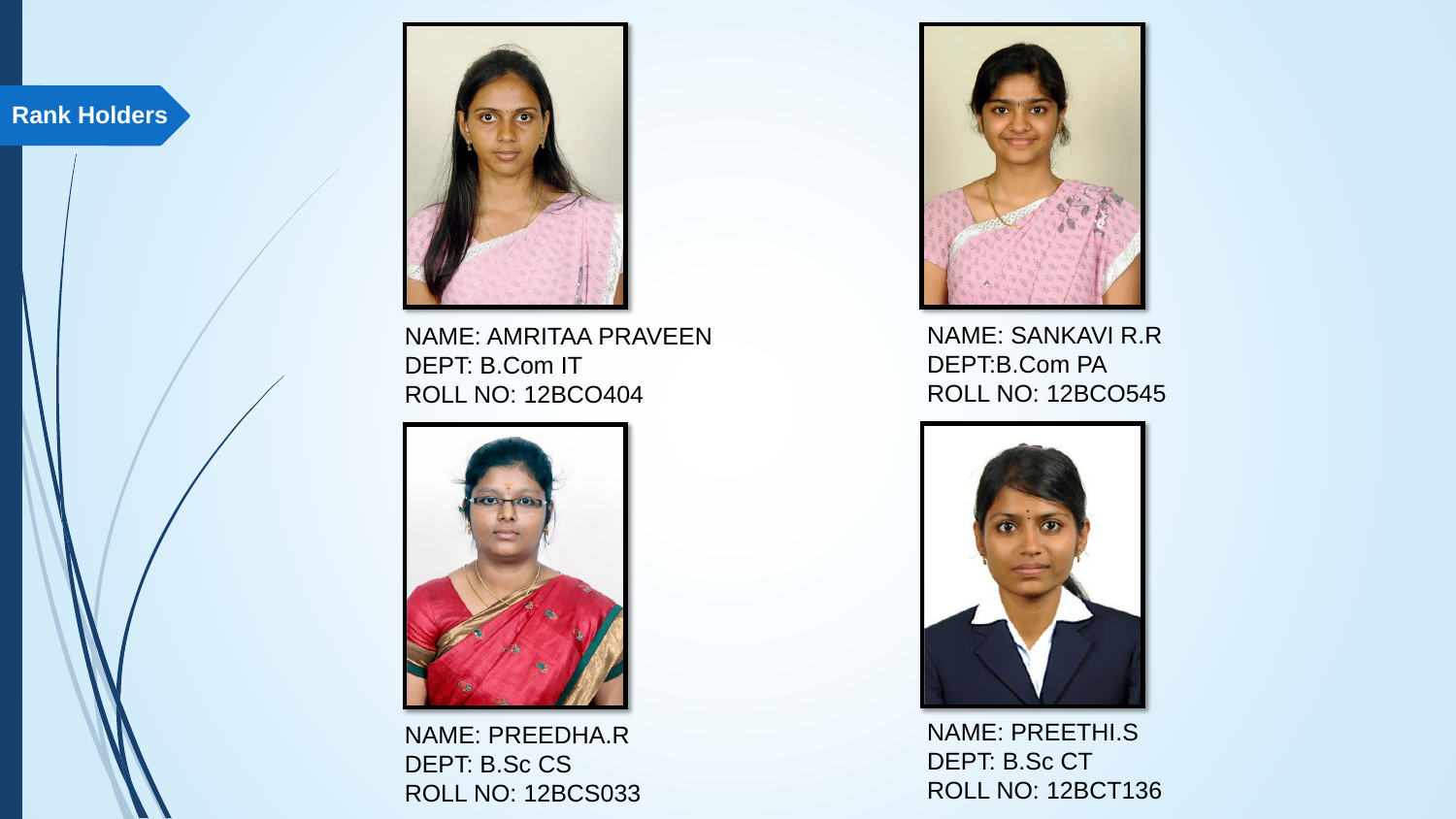

NAME: PAVITHRA.A DEPT: B.Sc ECS ROLL NO: 12BEC030



NAME: SANDEEP RAGHAVAN DEPT: B.Sc CS HM ROLL NO: 12BHM047



NAME: SUJITHRA G.R DEPT: B.A English Literature ROLL NO: 12BEN032



NAME: KAVITHA.N DEPT: B.Sc IT ROLL NO: 12BIT118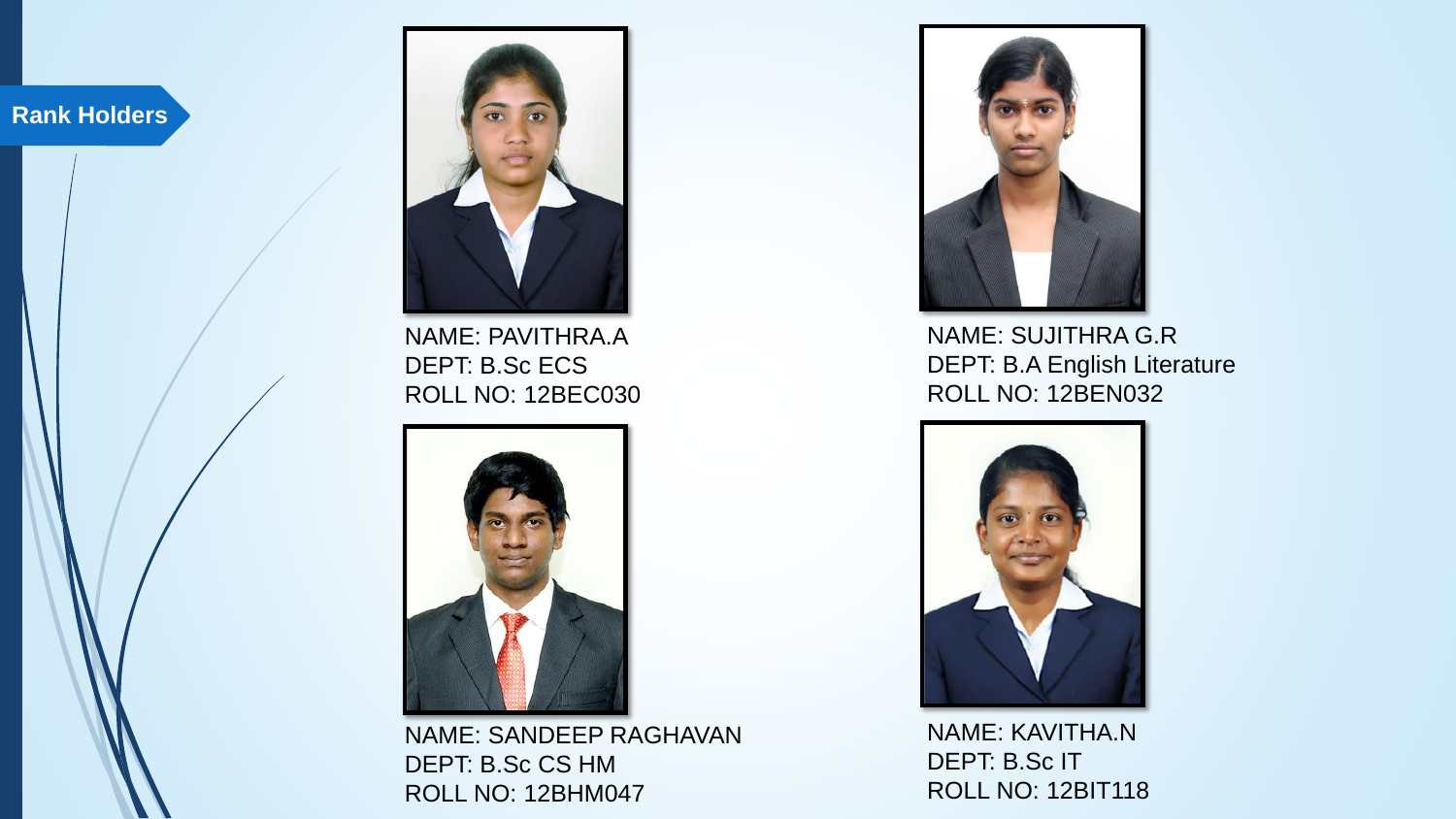

NAME: ELAVARASI.K DEPT: B.Sc Mathematics ROLL NO: 12BMA005



NAME: DHARANI. C DEPT: M.Sc BT ROLL NO: 13MBT002



NAME: DIVYA BARATHI.M DEPT: B.Sc Biotechnology ROLL NO: 12BMB012



NAME: ABINAYA. C DEPT: M.Com Commerce ROLL NO: 13MCO001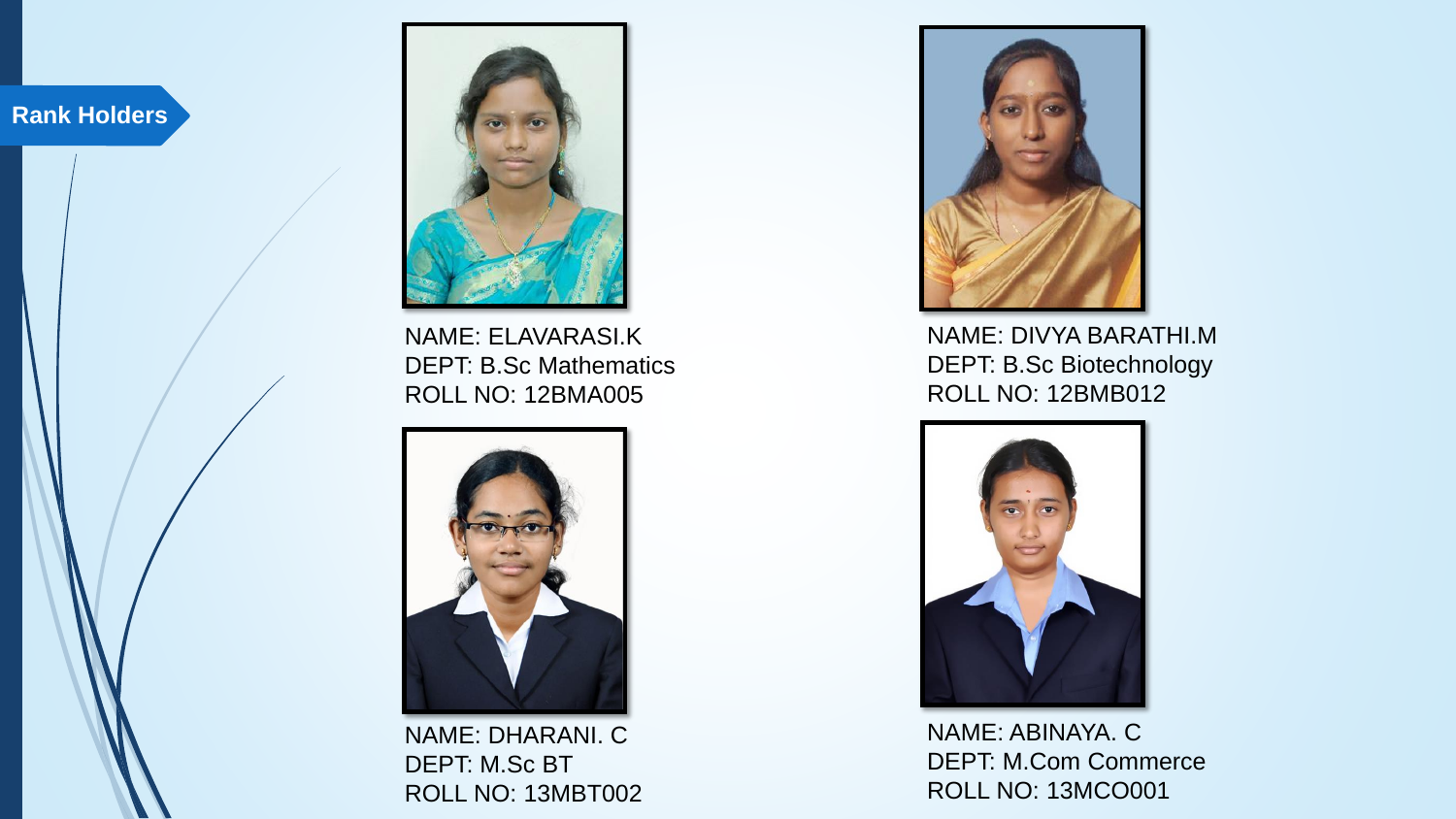

NAME: SWATHI SURESH DEPT: M.Sc CS ROLL NO: 13MCS025



NAME: PAVITHRA.M DEPT: M.Sc ECS ROLL NO: 13MEC017



NAME: SRI NIVETHA.B DEPT: M.Sc CT ROLL NO: 13MCT022



NAME: SHINY CLEATUS DEPT: M.A ROLL NO:13MEN010